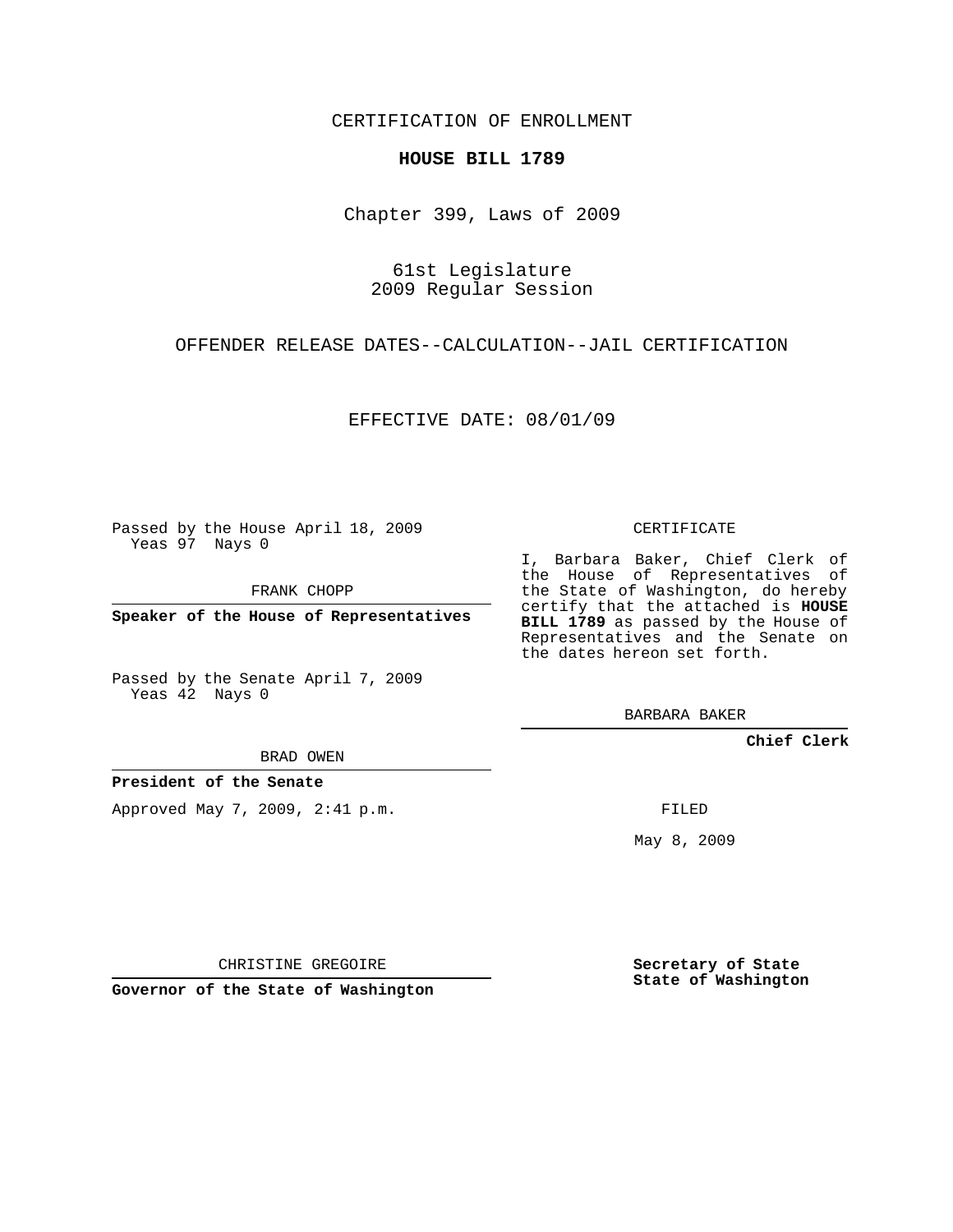## **HOUSE BILL 1789** \_\_\_\_\_\_\_\_\_\_\_\_\_\_\_\_\_\_\_\_\_\_\_\_\_\_\_\_\_\_\_\_\_\_\_\_\_\_\_\_\_\_\_\_\_

\_\_\_\_\_\_\_\_\_\_\_\_\_\_\_\_\_\_\_\_\_\_\_\_\_\_\_\_\_\_\_\_\_\_\_\_\_\_\_\_\_\_\_\_\_

## AS AMENDED BY THE SENATE

Passed Legislature - 2009 Regular Session

## **State of Washington 61st Legislature 2009 Regular Session**

**By** Representatives Dammeier, O'Brien, Dickerson, Hurst, Klippert, Morrell, Orwall, Green, Walsh, and Darneille; by request of Department of Corrections

Read first time 01/29/09. Referred to Committee on Human Services.

 AN ACT Relating to allowing the department of corrections to rely upon jail certification in the calculation of release dates for offenders; amending RCW 9.94A.728; and providing an effective date.

BE IT ENACTED BY THE LEGISLATURE OF THE STATE OF WASHINGTON:

 **Sec. 1.** RCW 9.94A.728 and 2008 c 231 s 34 are each amended to read as follows:

 No person serving a sentence imposed pursuant to this chapter and committed to the custody of the department shall leave the confines of the correctional facility or be released prior to the expiration of the sentence except as follows:

 (1) Except as otherwise provided for in subsection (2) of this section, the term of the sentence of an offender committed to a correctional facility operated by the department may be reduced by earned release time in accordance with procedures that shall be developed and promulgated by the correctional agency having jurisdiction in which the offender is confined. The earned release time shall be for good behavior and good performance, as determined by the correctional agency having jurisdiction. The correctional agency shall not credit the offender with earned release credits in advance of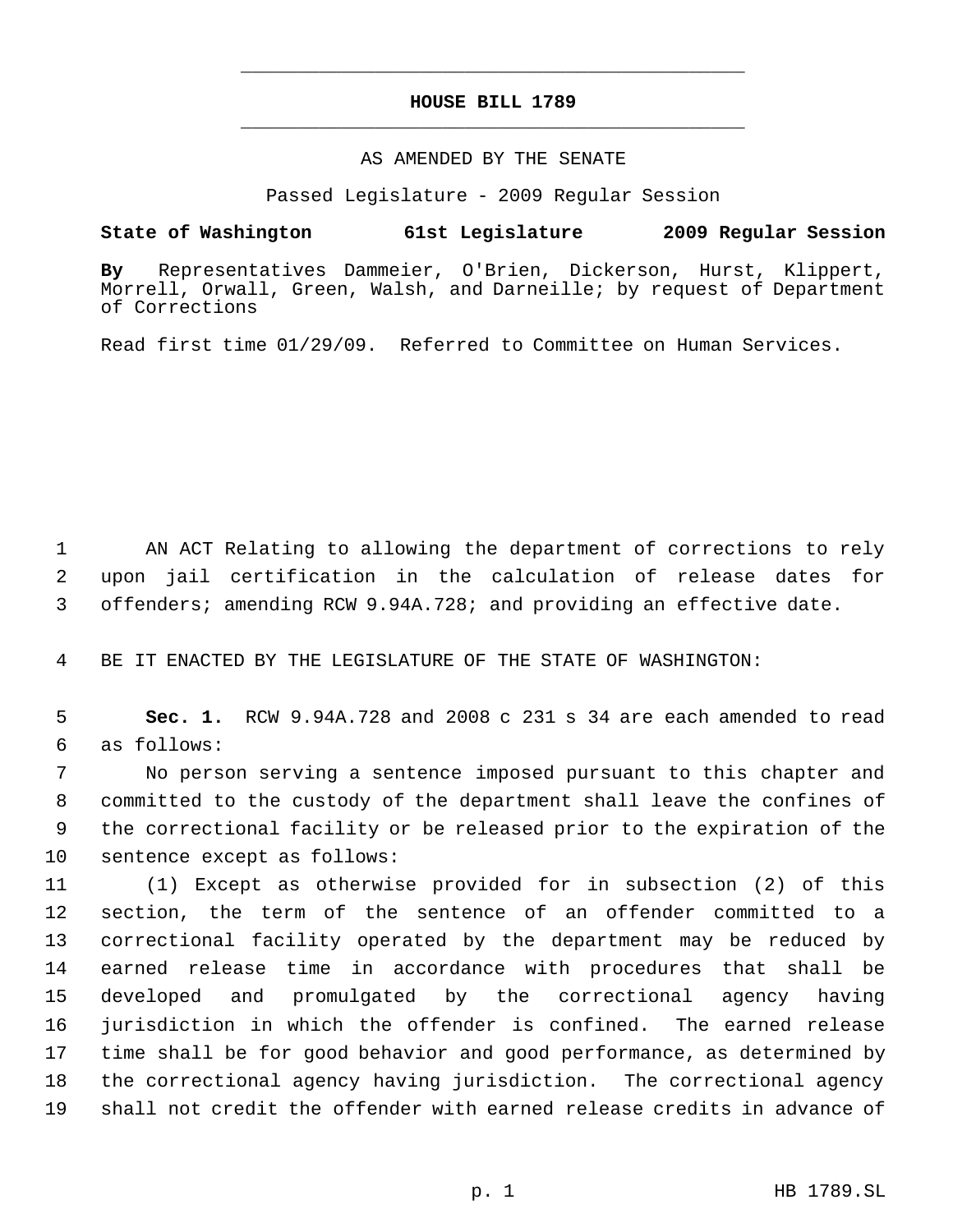the offender actually earning the credits. Any program established pursuant to this section shall allow an offender to earn early release credits for presentence incarceration. If an offender is transferred from a county jail to the department, the administrator of a county jail facility shall certify to the department the amount of time spent 6 in custody at the facility and the amount of earned release time. The department may approve a jail certification from a correctional agency 8 that calculates earned release time based on the actual amount of 9 confinement time served by the offender before sentencing when an erroneous calculation of confinement time served by the offender before 11 sentencing appears on the judgment and sentence. An offender who has been convicted of a felony committed after July 23, 1995, that involves any applicable deadly weapon enhancements under RCW 9.94A.533 (3) or (4), or both, shall not receive any good time credits or earned release time for that portion of his or her sentence that results from any deadly weapon enhancements.

 (a) In the case of an offender convicted of a serious violent offense, or a sex offense that is a class A felony, committed on or after July 1, 1990, and before July 1, 2003, the aggregate earned release time may not exceed fifteen percent of the sentence. In the case of an offender convicted of a serious violent offense, or a sex offense that is a class A felony, committed on or after July 1, 2003, the aggregate earned release time may not exceed ten percent of the sentence.

 (b)(i) In the case of an offender who qualifies under (b)(ii) of this subsection, the aggregate earned release time may not exceed fifty percent of the sentence.

 (ii) An offender is qualified to earn up to fifty percent of 29 aggregate earned release time under this subsection  $(1)(b)$  if he or she:

 (A) Is classified in one of the two lowest risk categories under (b)(iii) of this subsection;

- (B) Is not confined pursuant to a sentence for:
- (I) A sex offense;
- (II) A violent offense;

(III) A crime against persons as defined in RCW 9.94A.411;

 (IV) A felony that is domestic violence as defined in RCW 10.99.020;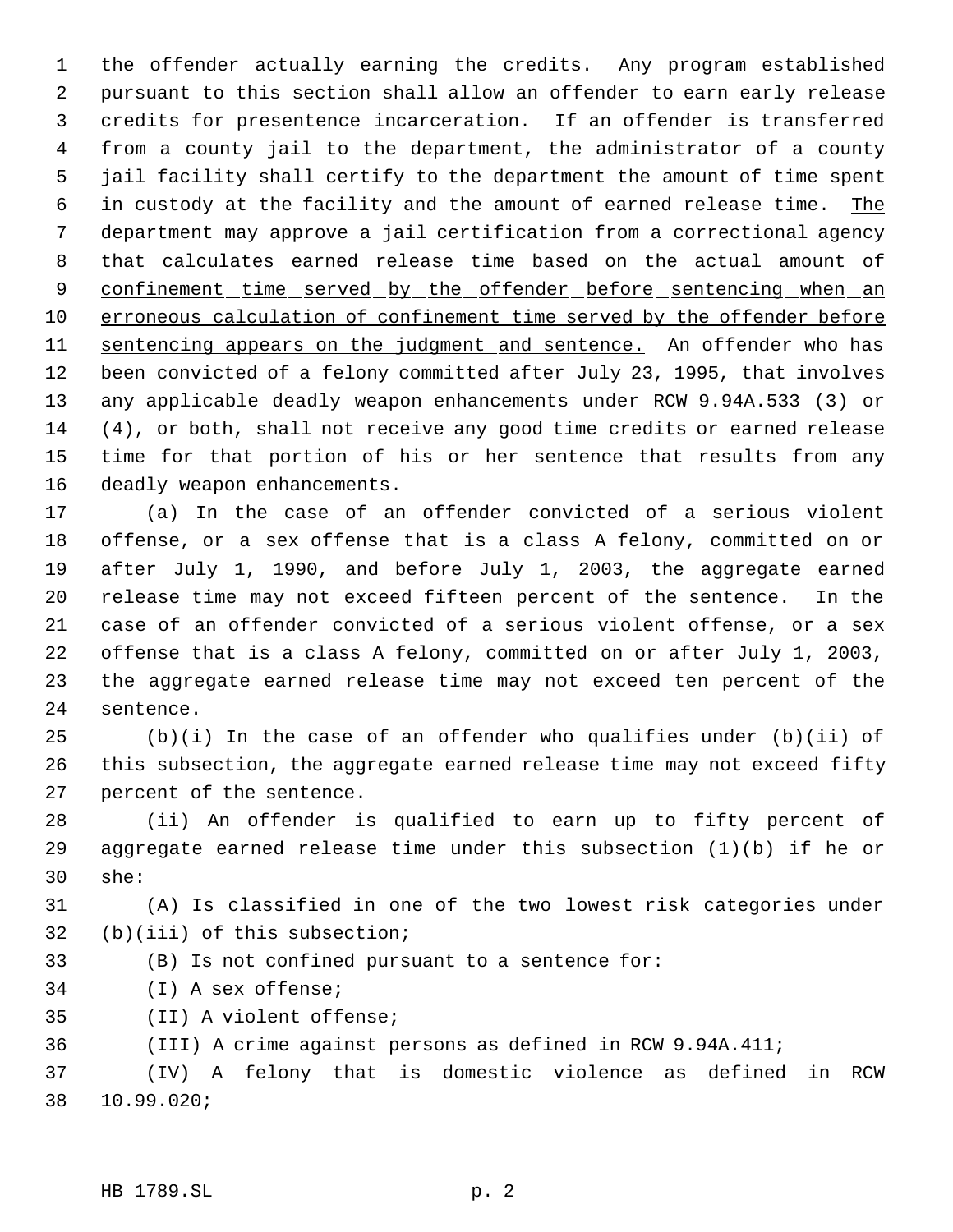(V) A violation of RCW 9A.52.025 (residential burglary);

 (VI) A violation of, or an attempt, solicitation, or conspiracy to violate, RCW 69.50.401 by manufacture or delivery or possession with intent to deliver methamphetamine; or

 (VII) A violation of, or an attempt, solicitation, or conspiracy to violate, RCW 69.50.406 (delivery of a controlled substance to a minor); (C) Has no prior conviction for:

(I) A sex offense;

(II) A violent offense;

(III) A crime against persons as defined in RCW 9.94A.411;

 (IV) A felony that is domestic violence as defined in RCW 10.99.020;

(V) A violation of RCW 9A.52.025 (residential burglary);

 (VI) A violation of, or an attempt, solicitation, or conspiracy to violate, RCW 69.50.401 by manufacture or delivery or possession with intent to deliver methamphetamine; or

 (VII) A violation of, or an attempt, solicitation, or conspiracy to violate, RCW 69.50.406 (delivery of a controlled substance to a minor);

 (D) Participates in programming or activities as directed by the offender's individual reentry plan as provided under RCW 72.09.270 to the extent that such programming or activities are made available by 22 the department; and

 (E) Has not committed a new felony after July 22, 2007, while under community custody.

 (iii) For purposes of determining an offender's eligibility under this subsection (1)(b), the department shall perform a risk assessment of every offender committed to a correctional facility operated by the department who has no current or prior conviction for a sex offense, a violent offense, a crime against persons as defined in RCW 9.94A.411, a felony that is domestic violence as defined in RCW 10.99.020, a violation of RCW 9A.52.025 (residential burglary), a violation of, or an attempt, solicitation, or conspiracy to violate, RCW 69.50.401 by manufacture or delivery or possession with intent to deliver methamphetamine, or a violation of, or an attempt, solicitation, or conspiracy to violate, RCW 69.50.406 (delivery of a controlled substance to a minor). The department must classify each assessed offender in one of four risk categories between highest and lowest risk.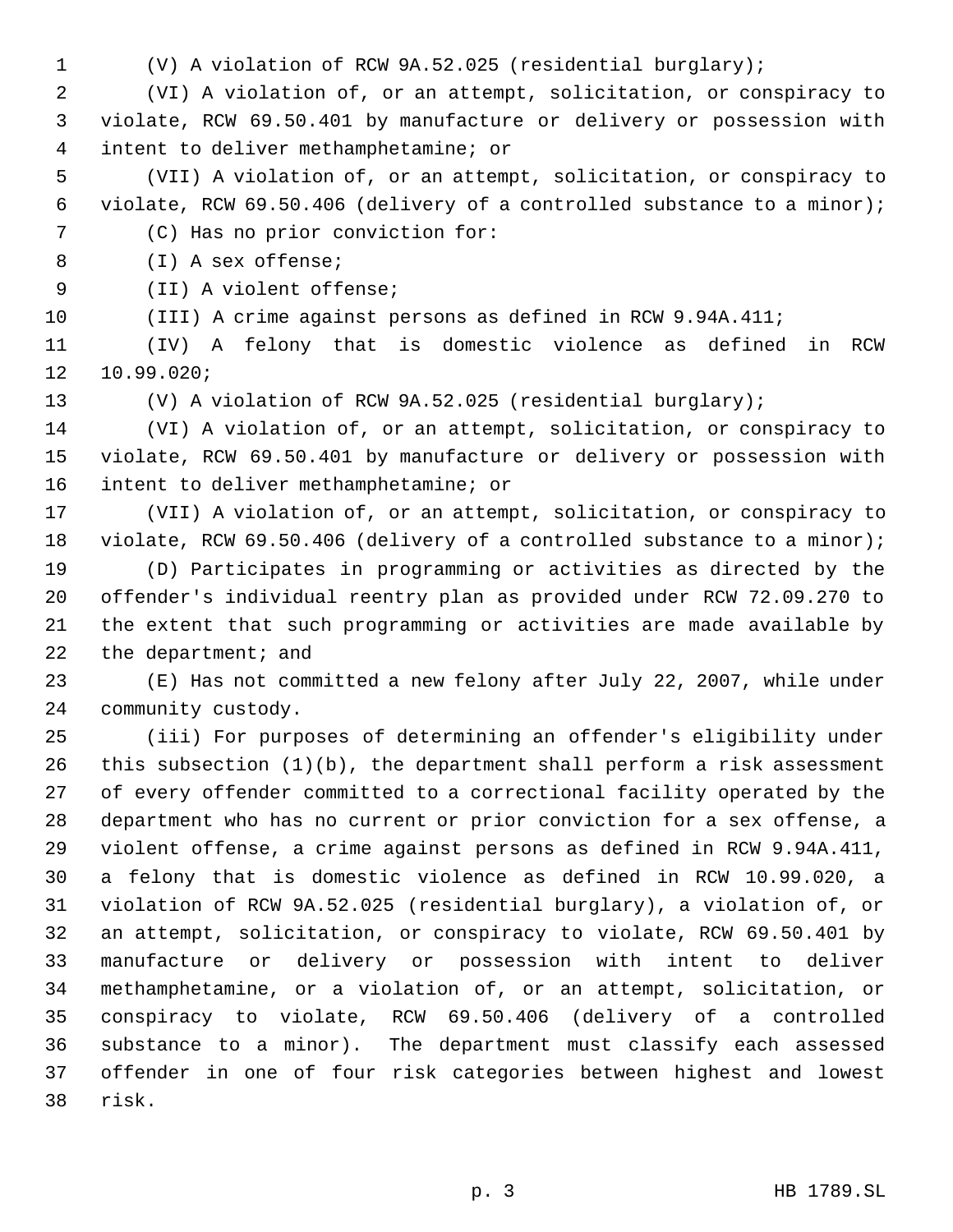(iv) The department shall recalculate the earned release time and reschedule the expected release dates for each qualified offender under this subsection (1)(b).

 (v) This subsection (1)(b) applies retroactively to eligible offenders serving terms of total confinement in a state correctional facility as of July 1, 2003.

 (vi) This subsection (1)(b) does not apply to offenders convicted after July 1, 2010.

 (c) In no other case shall the aggregate earned release time exceed one-third of the total sentence;

 (2)(a) A person convicted of a sex offense, a violent offense, any crime against persons under RCW 9.94A.411(2), or a felony offense under chapter 69.50 or 69.52 RCW, may become eligible, in accordance with a program developed by the department, for transfer to community custody in lieu of earned release time pursuant to subsection (1) of this section;

 (b) The department shall, as a part of its program for release to the community in lieu of earned release, require the offender to propose a release plan that includes an approved residence and living arrangement. All offenders with community custody terms eligible for release to community custody in lieu of earned release shall provide an approved residence and living arrangement prior to release to the community;

 (c) The department may deny transfer to community custody in lieu of earned release time pursuant to subsection (1) of this section if the department determines an offender's release plan, including proposed residence location and living arrangements, may violate the conditions of the sentence or conditions of supervision, place the offender at risk to violate the conditions of the sentence, place the offender at risk to reoffend, or present a risk to victim safety or community safety. The department's authority under this section is independent of any court-ordered condition of sentence or statutory provision regarding conditions for community custody;

 (d) If the department denies transfer to community custody in lieu of earned early release pursuant to (c) of this subsection, the department may transfer an offender to partial confinement in lieu of earned early release up to three months. The three months in partial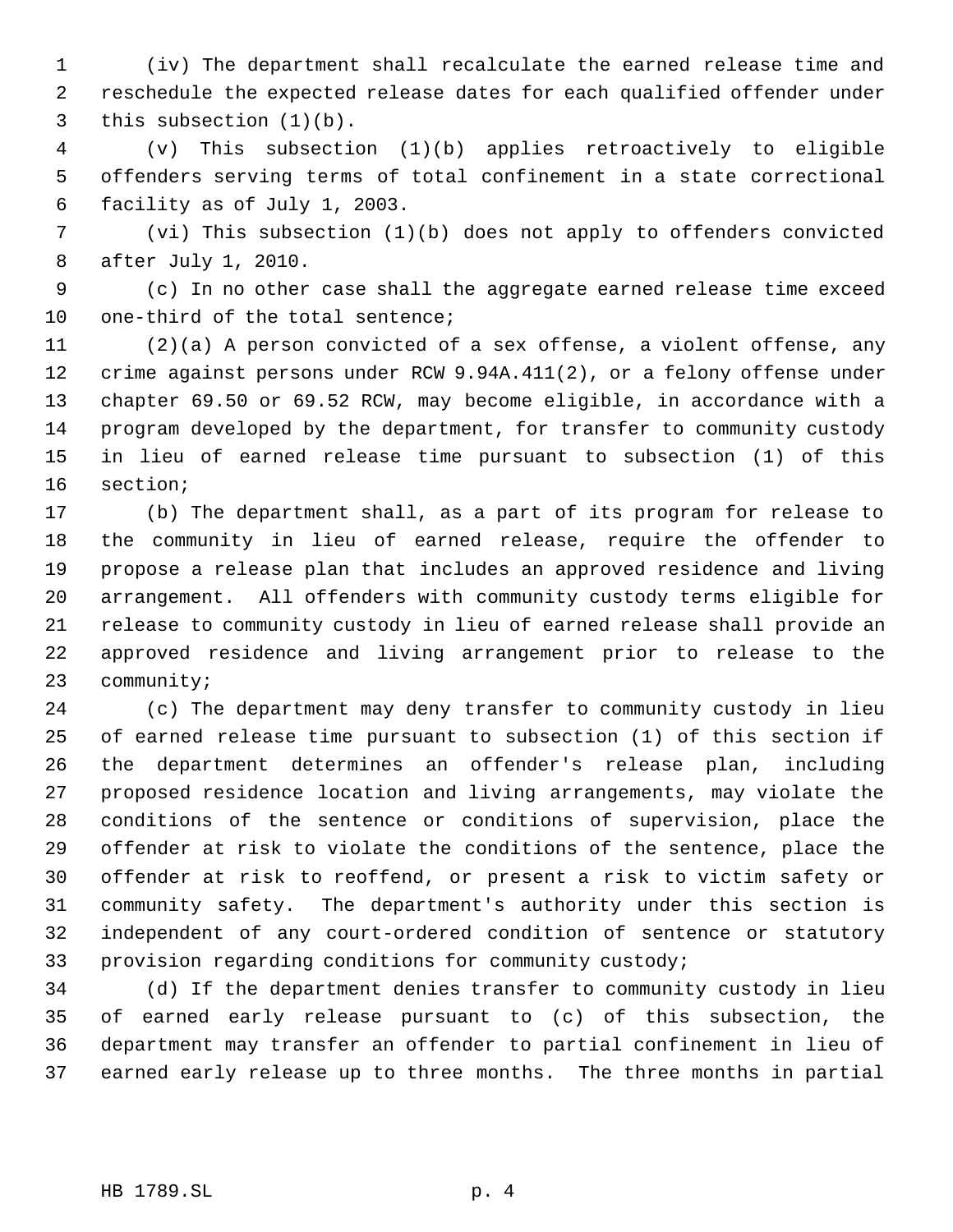confinement is in addition to that portion of the offender's term of confinement that may be served in partial confinement as provided in this section;

 (e) An offender serving a term of confinement imposed under RCW 9.94A.670(5)(a) is not eligible for earned release credits under this section;

 (3) An offender may leave a correctional facility pursuant to an authorized furlough or leave of absence. In addition, offenders may leave a correctional facility when in the custody of a corrections officer or officers;

 (4)(a) The secretary may authorize an extraordinary medical placement for an offender when all of the following conditions exist:

 (i) The offender has a medical condition that is serious enough to 14 require costly care or treatment;

 (ii) The offender poses a low risk to the community because he or she is physically incapacitated due to age or the medical condition; and

 (iii) Granting the extraordinary medical placement will result in a cost savings to the state.

 (b) An offender sentenced to death or to life imprisonment without the possibility of release or parole is not eligible for an extraordinary medical placement.

 (c) The secretary shall require electronic monitoring for all offenders in extraordinary medical placement unless the electronic monitoring equipment interferes with the function of the offender's medical equipment or results in the loss of funding for the offender's medical care. The secretary shall specify who shall provide the monitoring services and the terms under which the monitoring shall be performed.

 (d) The secretary may revoke an extraordinary medical placement under this subsection at any time;

 (5) The governor, upon recommendation from the clemency and pardons board, may grant an extraordinary release for reasons of serious health problems, senility, advanced age, extraordinary meritorious acts, or other extraordinary circumstances;

 (6) No more than the final six months of the offender's term of confinement may be served in partial confinement designed to aid the offender in finding work and reestablishing himself or herself in the